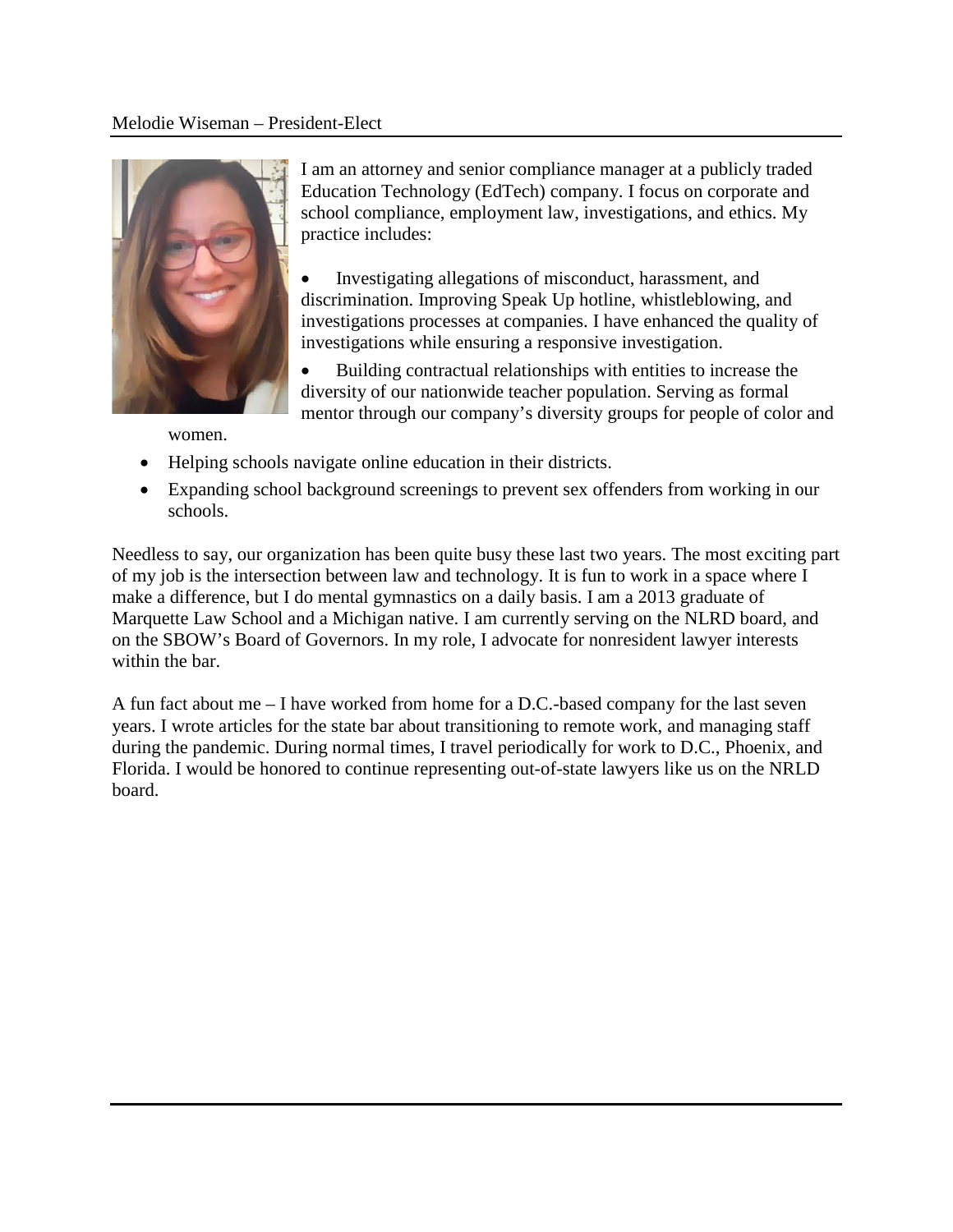#### Emily S. Kelchen – Secretary



I am interested in becoming secretary of the NRLD board after serving as a director for several years. I am diligent about attending NRLD meetings, and taking my own notes at them, so I am prepared to take the minutes and help keep NRLD members in the loop about bar activity. I also hope to continue my work on the NRLD communications committee. I have worked hard to get the NRLD on track communications-wise by developing a blogging and social media posting plan. If I am re-elected, my goal is to help NRLD chapters communicate their events and other information to the rest of the NRLD so we can all be more connected. I would also like to leverage my position on the bar's communication's committee to get more NRLD members published/work on publishing more content that is

helpful to NRLD members as well as lawyers practicing in Wisconsin. If my goals seem a bit comms-heavy, it's because that's what I do for a living. I run Kelchen Consulting, a legal marketing firm with clients across the nation, from my home in Clinton, TN.

### Angela M. Aliota – Director



My name is Angela Aliota and my primary practice is in the State of Illinois; however, I was born and raised in Milwaukee, Wisconsin and Wisconsin will always be home to me. I graduated from UW Madison in 2002 and am a Badger for life as well! I was sworn into the Wisconsin Bar in 2011 and have been involved in different organizations and committees throughout the years. Unfortunately, during the past 3 to 5 years, I have been less involved and would like to change that!

My entire family still lives in Milwaukee and surrounding areas and I go home to visit several times a month and also practice in Milwaukee, Waukesha, Kenosha and Racine Counties in the area of family and criminal law. My Grandfather and now my Father have been in the

restaurant business in Milwaukee since 1981 and my Father currently owns Aliota's Pub and Grill in Milwaukee.

I am very excited to hopefully be selected as a board member of the NRLD division so I can meet other attorneys that are similarly situated as I am, and also give back to the Wisconsin Bar, in a positive and fun way.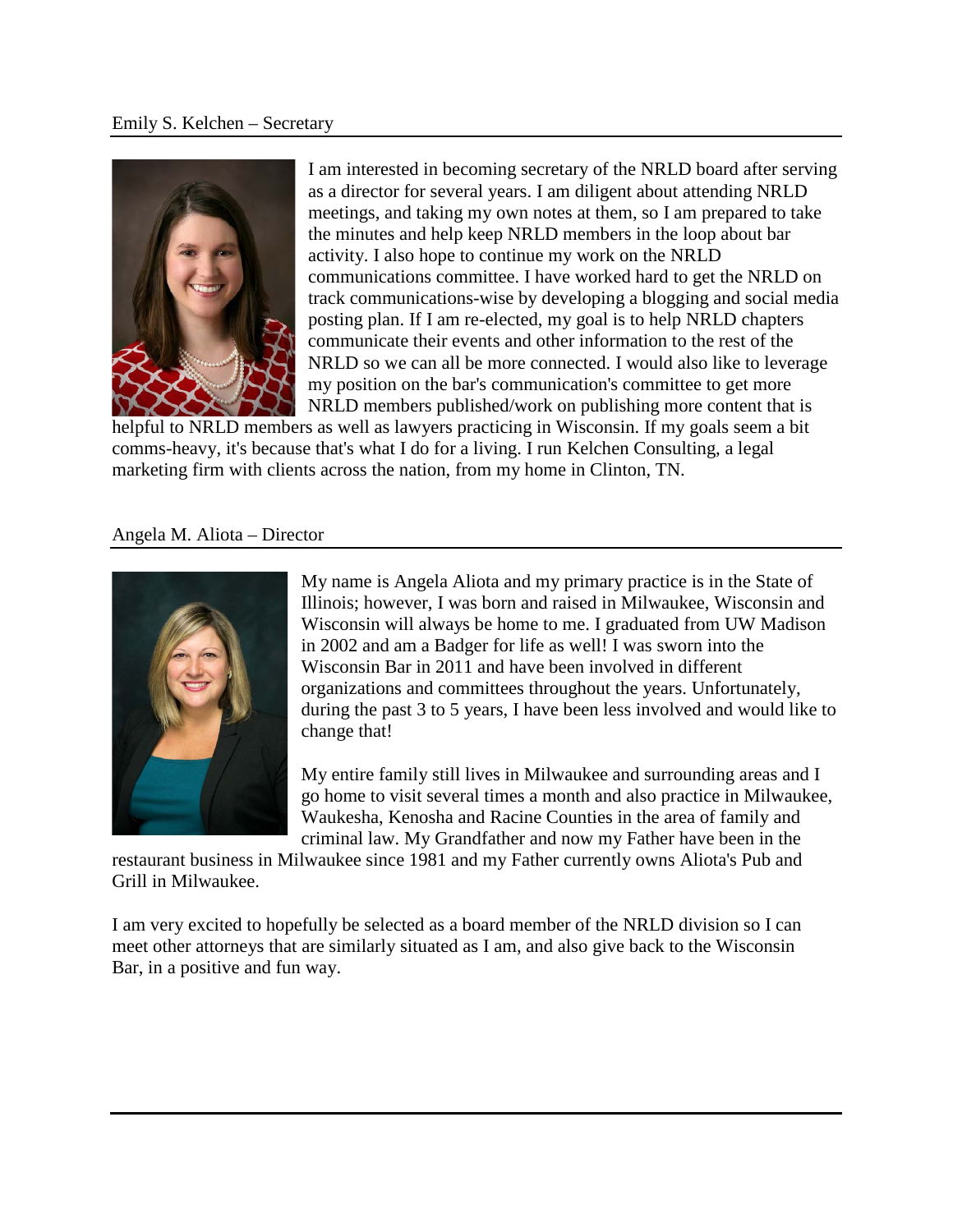

My name is Daniel Barham, and I am writing to indicate my interest in serving as a Director of the Non-Resident Lawyers Division ("NRLD") of the State Bar of Wisconsin. I am married to my wife of 21 years (Sommer), and we are the proud parents of Daniel Jr. and Jonny. I graduated from Vanderbilt University Law School. I was originally licensed to practice law in Ohio (2007) and was admitted to the Wisconsin bar in 2013. After practicing law for eight years in the Midwest, I had the opportunity to partner with a good friend from law school (also licensed in Wisconsin) and form Barham & Maucere LLC. I am the Managing Member of our firm which is a boutique business litigation firm with attorneys practicing in numerous jurisdictions. Besides Wisconsin, I am licensed in five other states and numerous federal courts. I lead our

firm's litigation practice group; in that role, I have actively litigated cases across Wisconsin.

I believe non-resident lawyers can provide a unique and valuable perspective to the Wisconsin bar and its members. A few examples might be creating opportunities for NRLD lawyers to collaborate, educate, or co-counsel with Wisconsin lawyers on multi-jurisdictional matters; sharing knowledge of other states' laws and procedures with other Wisconsin bar members to comment on policy matters; or simply encouraging informal cross-cultural exchange to enhance all attorneys' career experience. I would like to contribute to these ends. Also, as we (hopefully) reach the end of the COVID-19 pandemic and the isolation it required, I believe it is so important to our profession for members of the bar to connect personally. I believe that by serving as a Director of the NRLD, I could help. I would appreciate your support. Thank you.

### Alfred M. Boll – Director



I hope that my professional experience as a U.S. Foreign Service Officer since 2003 and as a former Legal Adviser and Delegate to the International Committee of the Red Cross (ICRC) from 1993- 2003, will allow me to provide the members of the State Bar's Nonresident Lawyers Division with useful perspectives and links to foreign affairs, international organizations, and international legal practice.

Since graduating from U.W. Law School in 1993 I have lived and worked in Australia, Brazil, Hong Kong, Iraq, Indonesia, Kosovo, the Netherlands, and Portugal, and was admitted to the State Bar of California and as a Legal Practitioner in New South Wales,

Australia. I also completed a Doctorate of Juridical Studies (SJD) at the University of Sydney in Australia related to how countries treat persons with more than one nationality (citizenship), published as a book with a Foreword by a sitting Judge of the International Court of Justice: <https://brill.com/view/title/12606>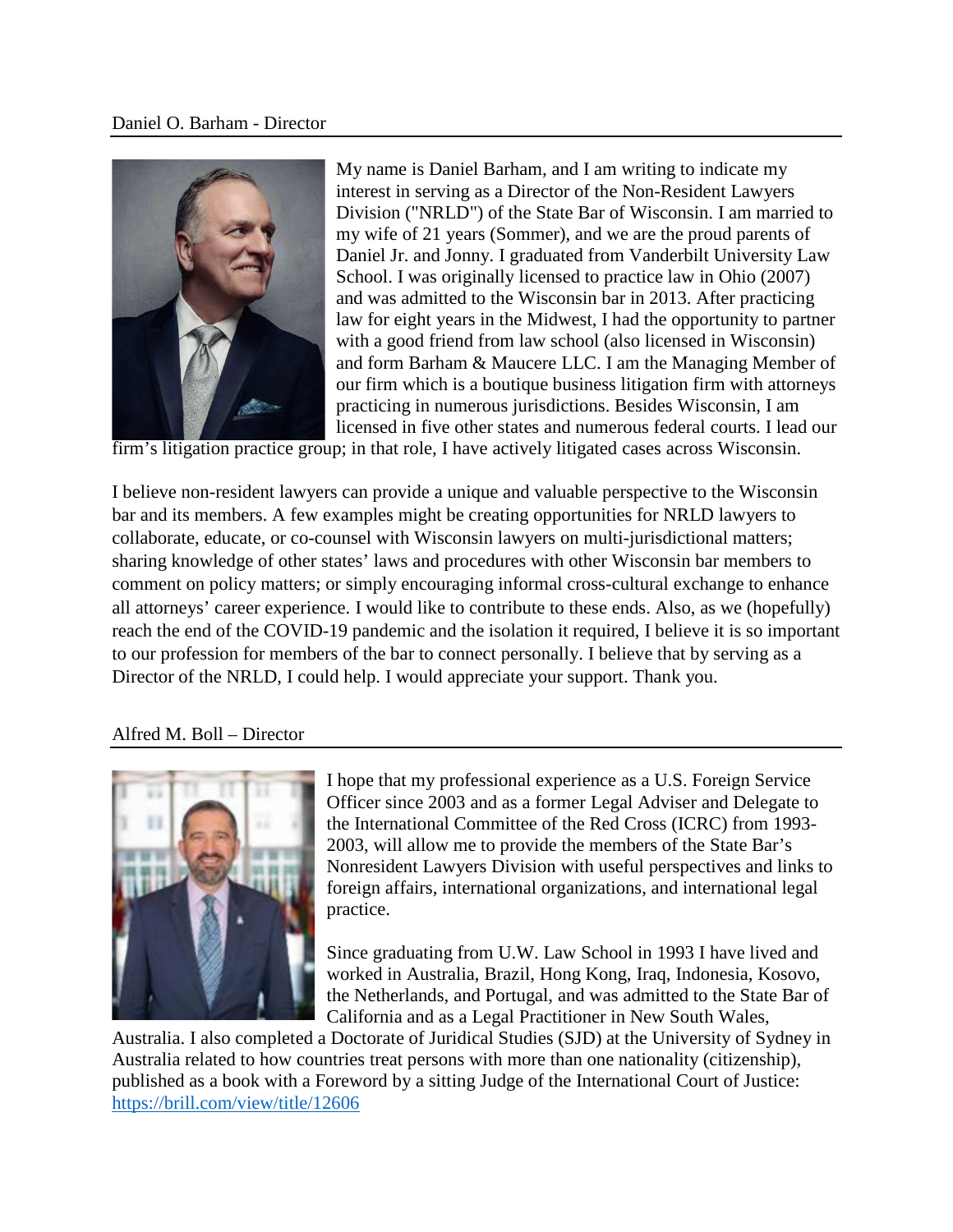Although my work at the Department of State is as a generalist Political Officer, it has involved legal issues and experience including developing protocols on international migration, implementation of peace agreements, efforts to end displacement and statelessness, consular protection, and investment treaties. My work for the ICRC focused on the implementation of international humanitarian law, or the law of armed conflict, working with armed forces and national governments. I have kept close ties to Wisconsin, where I was born and raised, and am eager to serve the State Bar and strengthen its ties to nonresident members.

### Kathryn M. Bullon – Director



Thank you for the opportunity to run for the NRLD Board of Directors. I am honored to be a past Division President and a current Board member, and I would appreciate your support in the upcoming election.

I have represented the Division and our members' interests on the State Bar Board of Governors and its Executive Committee for five years, and on the State Bar Finance Committee for eight years. As a member of the Bar's Emeritus Task Force, I worked to ensure that nonresident members can smoothly move into Emeritus status. Beyond that, I continued to work with Bar staff and leadership to secure a WI Supreme Court Rule amendment ensuring that Division

members are given full comity for CLE earned in compliance with their jurisdiction of practice if they wish to move from Inactive to Active status in Wisconsin.

As a Division officer and Board member I worked to update Division bylaws to reflect current practices and to encourage diversity outreach for the Board, and supported enhanced Member outreach through social media, our Division blog, and a Division elist. I currently chair the Board's New Member Outreach Committee and serve on the Diversity Committee. We have accomplished much as a Board, but there is always more to do. I would appreciate the opportunity to continue that work. Whomever you support in the upcoming election, please exercise your opportunity to choose your Board members and vote! Thank you. J.D. (Wisconsin, 1980); M.Ad.Ed. (St. Francis Xavier, 2011).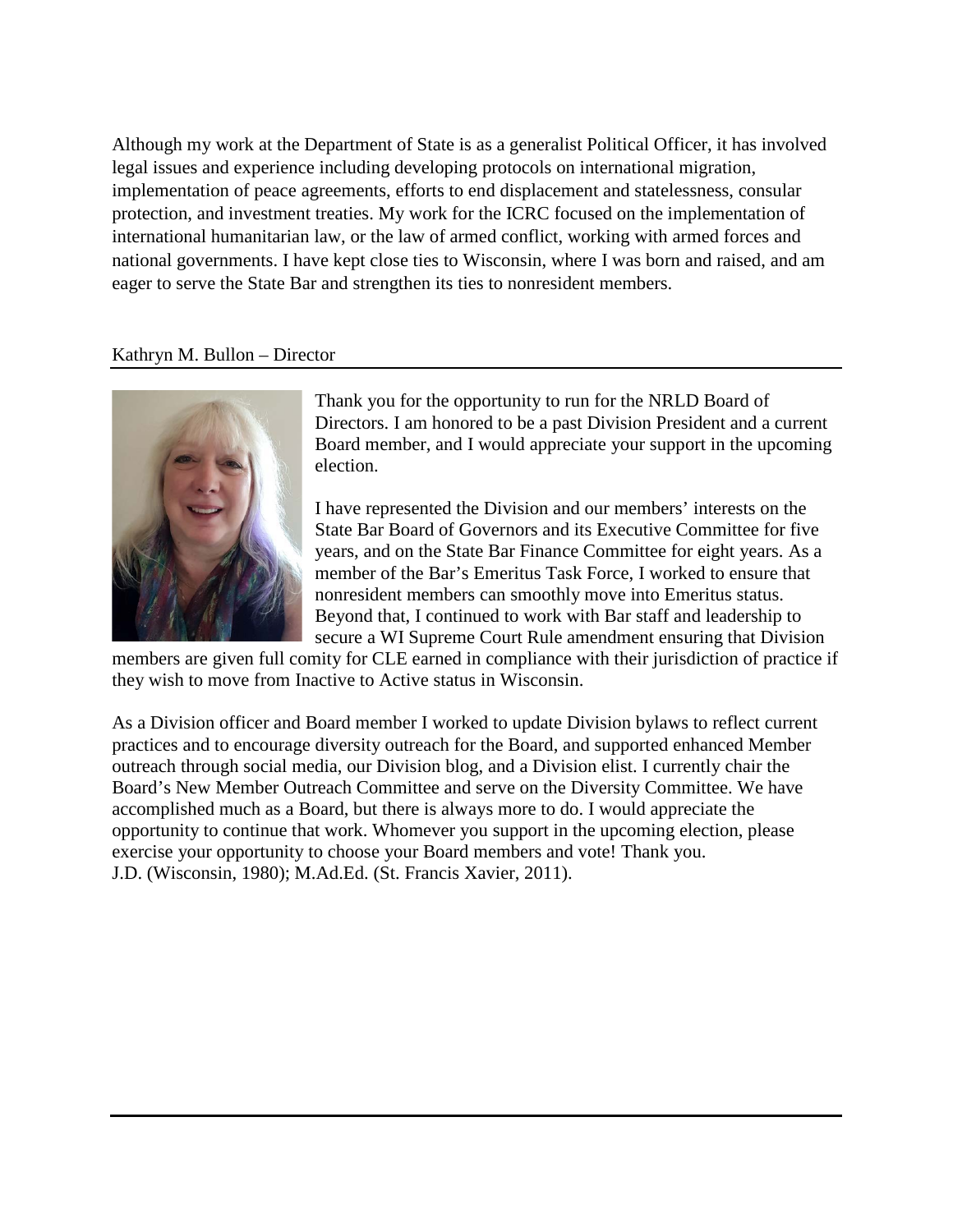

While my career has woven together aspects of law and policy, it has consistently been accompanied by my drive for outreach and service. After graduating from University of Wisconsin Law School, I worked as a Contract Attorney in Washington, DC; Liaison with the US Department of State's International Visitor Leadership Program; and then in the Legal Services Section and International Data Centre for the Comprehensive Nuclear Test Ban Treaty Organization in Vienna, Austria. I would later return to the US to manage a large nuclear research and development contract with the US Department of Energy, serve as Executive Director for the Nuclear Engineering Department at NC State, and then move to a role as Manager at Duke University focusing on sponsored research audit, risk, and compliance. During my

time overseas, I maintained involvement with embassy-based and ex-pat organizations for outreach. Upon returning the US, I continued my outreach and service with grassroots volunteering from food bank to Special Olympics efforts as well as committee service in energy; nuclear; and diversity, equity, and inclusion. These are activities that I take seriously because I see their positive impact both now and for the future. Serving on the NRLD Board would allow me to expand that impact.

I look forward to the opportunity to use my background and experience as a springboard to make valuable contributions to the NRLD Board, help stimulate overall nonresident lawyer interaction, and connect with fellow nonresident lawyers.

# Wendy D. Calvert – Director



I am seeking a position as a director with the Non-Resident Lawyers.

I have volunteered in the State Bar throughout my career: Young Lawyers, Outreach Diversity Chair and Non-Resident Lawyers Division and Board of Governors. I now seek a position as a director on the Non-Resident Lawyers Division Board to continue her service as a past director and president of the board and to continue the efforts of working to unify Non-Residential Lawyers in Wisconsin on greater causes and global opportunities.

I have previously served as members of the Young Lawyers Division and the Non-Resident Lawyers Division serving on its board between 2005 to 2011:

-Director 2005 - 2007 -Secretary 2007 – 2008 -President Elect 2008 – 2009 -President 2009 - 2010 -Past President 2010 – 2011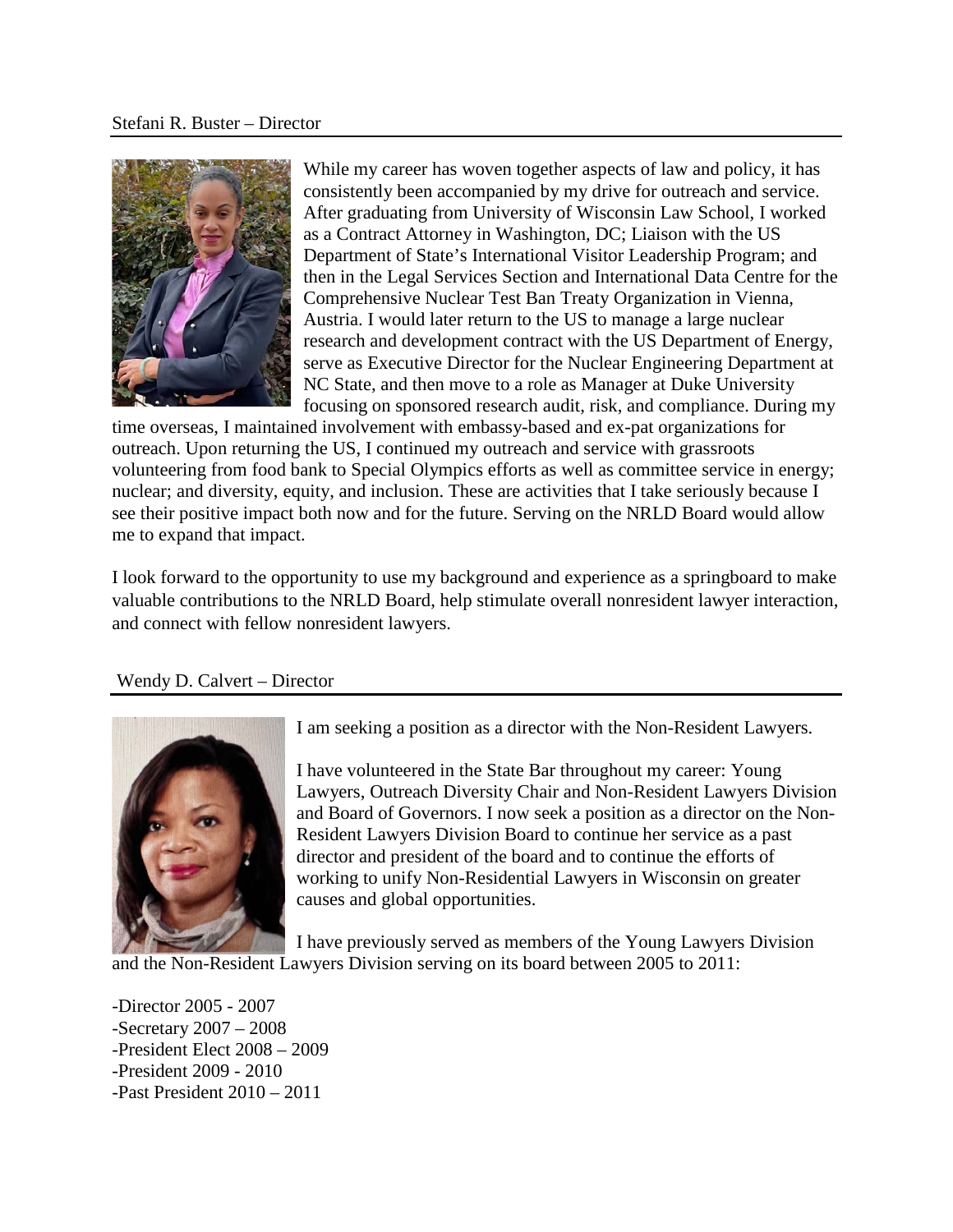During my tenure, the board successfully worked with the State Bar of Wisconsin to endorse and petition the Supreme Court of Wisconsin to adopt unconditional comity for Non-Resident Lawyers. This amendment to SCR 31.04 now exempts non-resident attorneys from taking Wisconsin CLE courses, if they have met the mandatory requirements in their home states. If elected to the Non-Resident Lawyers Division, my goal will be as it was in the past, to work towards unify and creating an environment of collaboration with Non-Resident lawyers and lawyers currently practicing within the State of Wisconsin to further foster a culture of global collaboration and support.

If you are interested in supporting me, have more questions, or wish to discuss your ideas, please feel free to contact me.

### Richard H. Ebbott – Director



I would be happy to be placed on the slate to run for a board seat for the Nonresident Lawyers Division of the State Bar of Wisconsin.

I have practiced civil trial work in Michigan for 51 years. Before that I was an Assistant District Attorney in Rock County Wisconsin. I and my wife have family in Wisconsin and travel back 2-3 times a year. One of my projects for the Wisconsin State Bar was to work with the late Jack DeWitt (my mentor from my law school days) on programs to help young lawyers in solo or small practices. I continue to be interested in the Wisconsin State Bar and the Wisconsin Law School and would be

pleased to help however I might.

### Holly L. Fulkerson – Director



I have been a member of the Wisconsin Bar since 2001 practicing mostly in the Madison area. In 2019 my husband and I moved to St. Croix US Virgin Islands to experience a different culture and share our skills with a community that was recovering from devastating hurricanes in 2017. I took a position as VAWA Project Director/Staff Attorney with Legal Services of the Virgin Islands, and my husband who is a welder/metal fabricator takes private jobs fixing boats and fences and other damaged metal structures. My experience here on the tiny island of St. Croix has taught me the importance of networking and given me the opportunity to benefit from the experience of colleagues

who come from all over the world. I am interested in any of the positions that are open for next year on the NRLD Board. I would love the opportunity to share my experiences with Wisconsin licensed attorneys who practice in other places and learn from them as well. I have always wanted to be of service to the WI Bar and I feel that this is a good opportunity.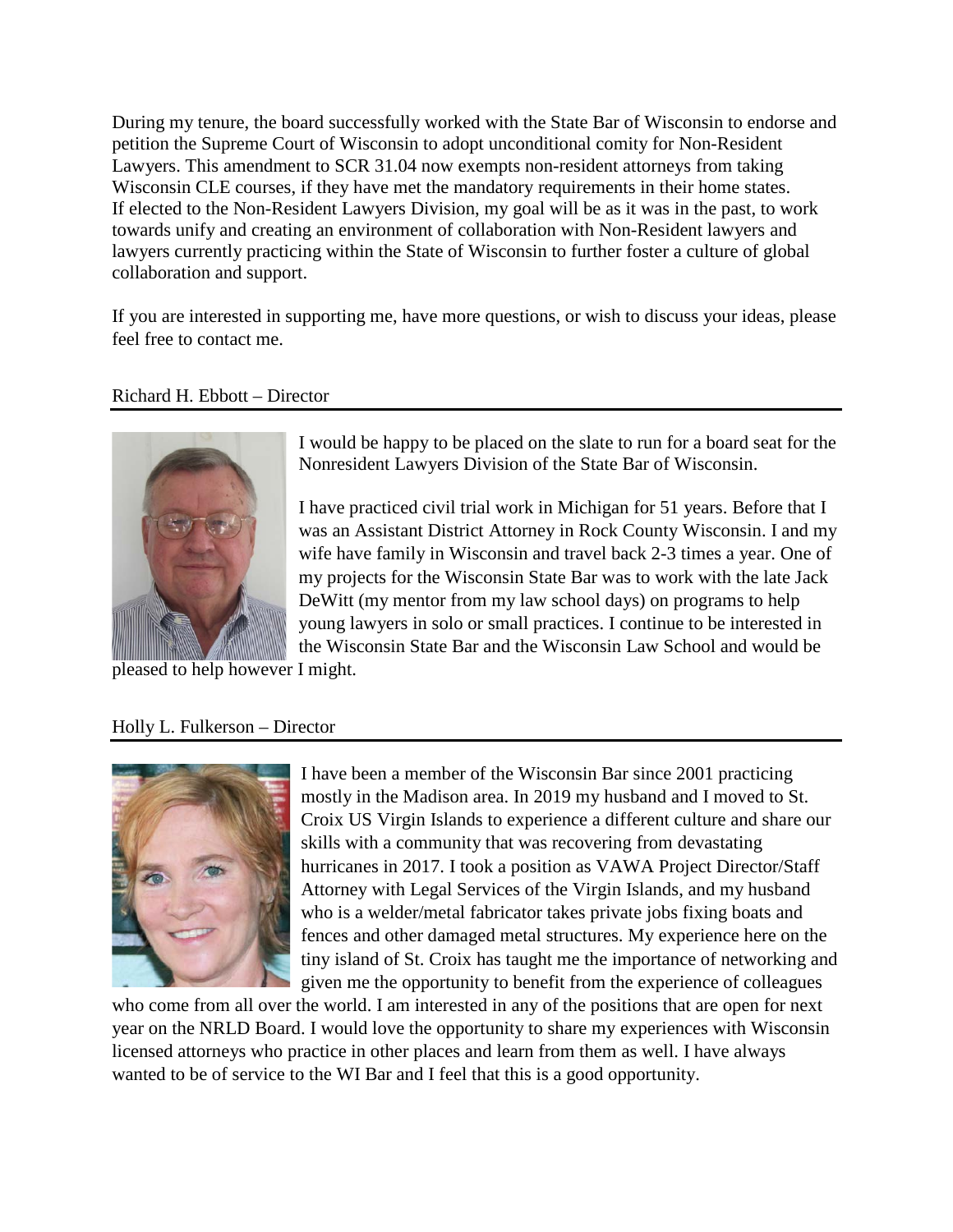#### Justin D. Hein – Director



I am interested in applying for a Board of Directors position for the Nonresident Lawyers Division of the State Bar of Wisconsin. Offering proven experience as a litigator, managing attorney, and operations executive, I possess a fundamental knowledge of legal, business, and leadership principles that can be easily translated to meet the objectives in filling this position.

Simply stated, I offer an array of experiences and achievements, including:

• Overseeing a statewide administrative, healthcare, and employment law practice.

• Representing and advocating on behalf of highly-skilled professionals in administrative hearings, writ of mandamus hearings, and civil litigation.

- Formation of and counsel to multiple professional corporations throughout the state of California.
- Expanding the practice into satellite offices located in San Diego, Santa Rosa, and San Luis Obispo.
- Guiding a 2-fold increase in new clients from 2007 to 2010. And again from 2012 to 2016.
- Serving as a neutral administrative hearing officer for the Counties of San Diego and Sonoma.

Given my experience, I can provide the perspective of an attorney who has worked his way up the ladder at a large organization. I have also gone through the process of transitioning from one very specific type of law – taxation – to a varied practice. Finally, I also have extensive experience working on my own, marketing myself, as well as the two organizations where I have worked.

# Jeffrey O'Brien – Director



I have enjoyed practicing in the State of Wisconsin since my 2006 admission. I find that the State Bar of Wisconsin is unique in its outreach efforts to nonresident lawyers through the NRLD. I enjoy having opportunities to network with other nonresident lawyers and would like to help facilitate these opportunities through Board service. With the increased use of technology such as Zoom and Microsoft Teams since the onset of the COVID-19 pandemic, I feel that these tools can be used to further these outreach efforts and improve on an already strong ethos of inclusiveness.

I can bring the perspective of an experienced attorney (21 years) who is also a member of other state bar associations (Minnesota and Iowa) to